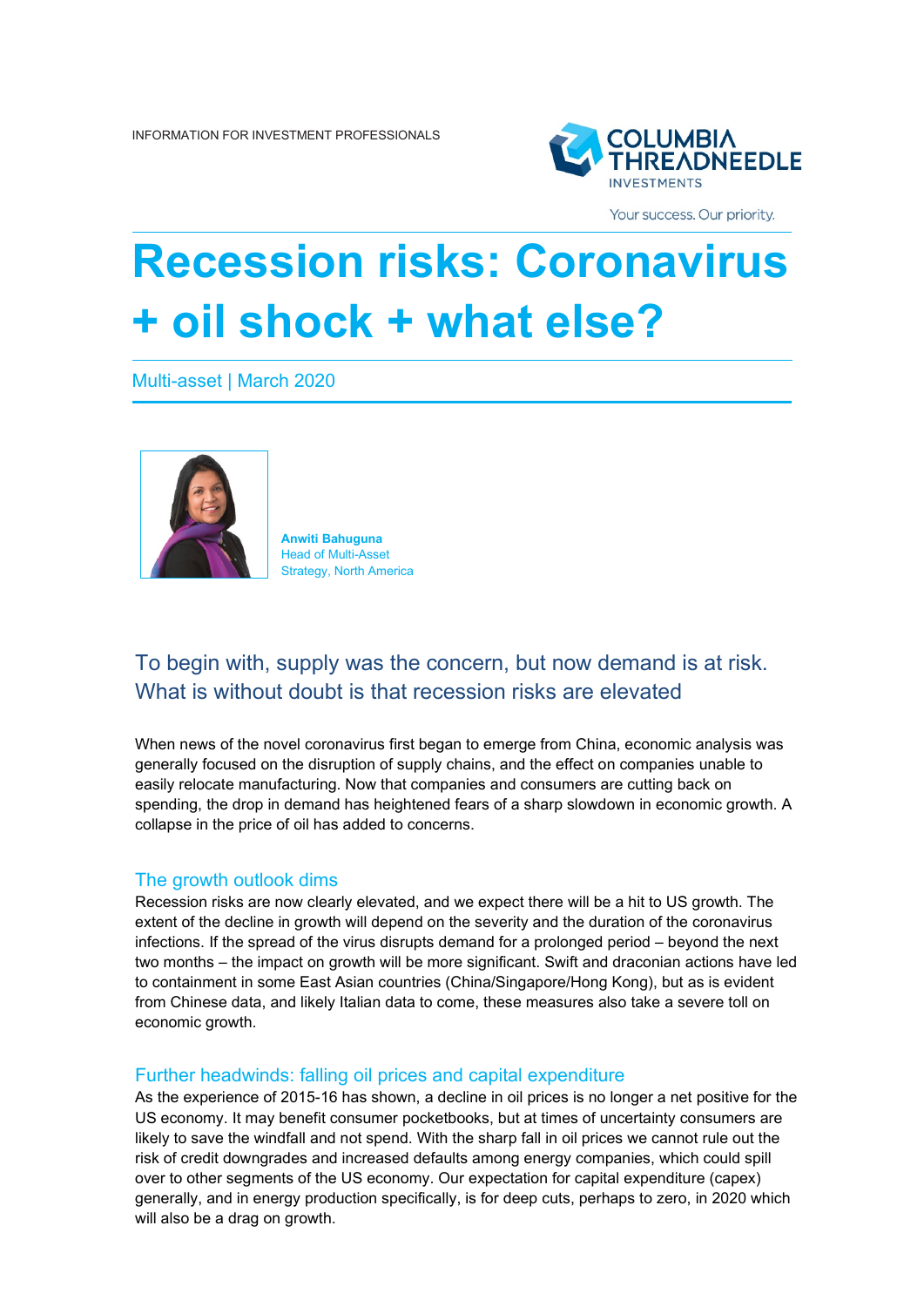#### Watching how consumers and businesses react

In the current expansion – the longest on record – there have been three instances of negative quarterly growth, and yet the economy has continued its long upward grind.





If containment and mitigation efforts are successful in the US, we expect the hit to growth from coronavirus to be short lived. In addition to public health efforts, much depends on how businesses and consumers react. US companies will likely see a hit to earnings, but it is not clear how they will respond. Consumers are also likely to be impacted, and we must watch to see if they retrench spending sharply or benefit from lower rates and oil prices. Leading indicators to help assess these responses include the Institute of Supply Management Purchasing Managers' Index, consumer and business sentiment indicators, and monthly payroll data.

## Catalysts for improvement

The most significant catalyst for improvement will be limiting the spread of coronavirus. Monetary and fiscal responses will also be important to ensure that companies can continue to borrow if needed to fund operations:

Monetary policy It is evident that the US Federal Reserve Board is prepared to act quickly and decisively. The Fed's activities and forward guidance can help stabilise market sentiment. Cutting rates is less important than keeping the credit channels open; maintaining liquidity in the markets will be essential.

Fiscal policy A well-thought-out and targeted fiscal response is also needed to support demand in the economy. In the US we have seen an announcement of \$8.3 billion in emergency funding from the administration, and more is likely to come. In China we have seen coordinated monetary, fiscal and credit programs.

Source: Macrobond; Bureau of Economic Analysis; Columbia Threadneedle Investments.